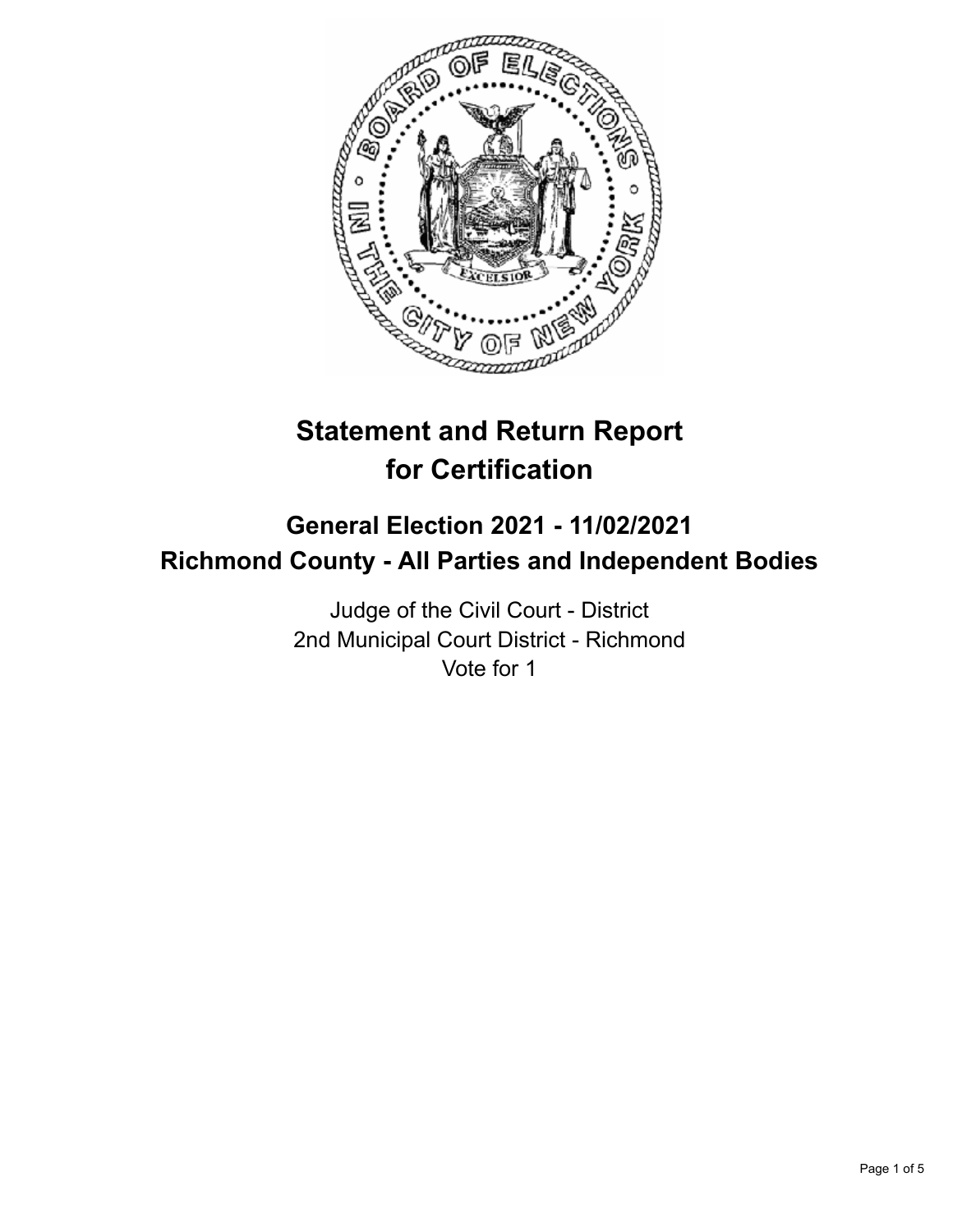

# **Assembly District 61**

| <b>PUBLIC COUNTER</b>                                    | 4.135 |
|----------------------------------------------------------|-------|
| MANUALLY COUNTED EMERGENCY                               | 0     |
| ABSENTEE / MILITARY                                      | 356   |
| <b>AFFIDAVIT</b>                                         | 13    |
| <b>Total Ballots</b>                                     | 4,504 |
| Less - Inapplicable Federal/Special Presidential Ballots | 0     |
| <b>Total Applicable Ballots</b>                          | 4,504 |
| MARIA NOVAK (DEMOCRATIC)                                 | 3,104 |
| BRENDAN T. LANTRY (REPUBLICAN)                           | 951   |
| BRENDAN T. LANTRY (CONSERVATIVE)                         | 112   |
| CLAY JONES (WRITE-IN)                                    | 1     |
| UNATTRIBUTABLE WRITE-IN (WRITE-IN)                       | 1     |
| <b>Total Votes</b>                                       | 4,169 |
| Unrecorded                                               | 335   |
|                                                          |       |

#### **Assembly District 62**

| PUBLIC COUNTER                                           | 34,805         |
|----------------------------------------------------------|----------------|
| <b>MANUALLY COUNTED EMERGENCY</b>                        | 2              |
| <b>ABSENTEE / MILITARY</b>                               | 1,416          |
| <b>AFFIDAVIT</b>                                         | 198            |
| <b>Total Ballots</b>                                     | 36,421         |
| Less - Inapplicable Federal/Special Presidential Ballots | 0              |
| <b>Total Applicable Ballots</b>                          | 36,421         |
| MARIA NOVAK (DEMOCRATIC)                                 | 5,837          |
| BRENDAN T. LANTRY (REPUBLICAN)                           | 26,882         |
| BRENDAN T. LANTRY (CONSERVATIVE)                         | 1,757          |
| ALEX PESOCHIN (WRITE-IN)                                 | 1              |
| DONALD J. TRUMP (WRITE-IN)                               | 1              |
| FRANK HERBERT (WRITE-IN)                                 | 1              |
| JEN ZACCANELLO (WRITE-IN)                                | 1              |
| JOHN BABIEKE (WRITE-IN)                                  | 1              |
| JOYCE TORRES (WRITE-IN)                                  | 1              |
| KATHLEEN K. DORMAN (WRITE-IN)                            | 1              |
| LENNY BURDEN (WRITE-IN)                                  | 1              |
| MIKE GORGA (WRITE-IN)                                    | 1              |
| TAYLOR N. CHICO (WRITE-IN)                               | 1              |
| TOM FRAHER (WRITE-IN)                                    | 1              |
| UNATTRIBUTABLE WRITE-IN (WRITE-IN)                       | $\overline{7}$ |
| UNCOUNTED WRITE-IN PER STATUTE (WRITE-IN)                | 1              |
| VICTORIA WICKMAN (WRITE-IN)                              | 1              |
| YILI DAUTAJ (WRITE-IN)                                   | 1              |
| <b>Total Votes</b>                                       | 34,497         |
| Unrecorded                                               | 1,924          |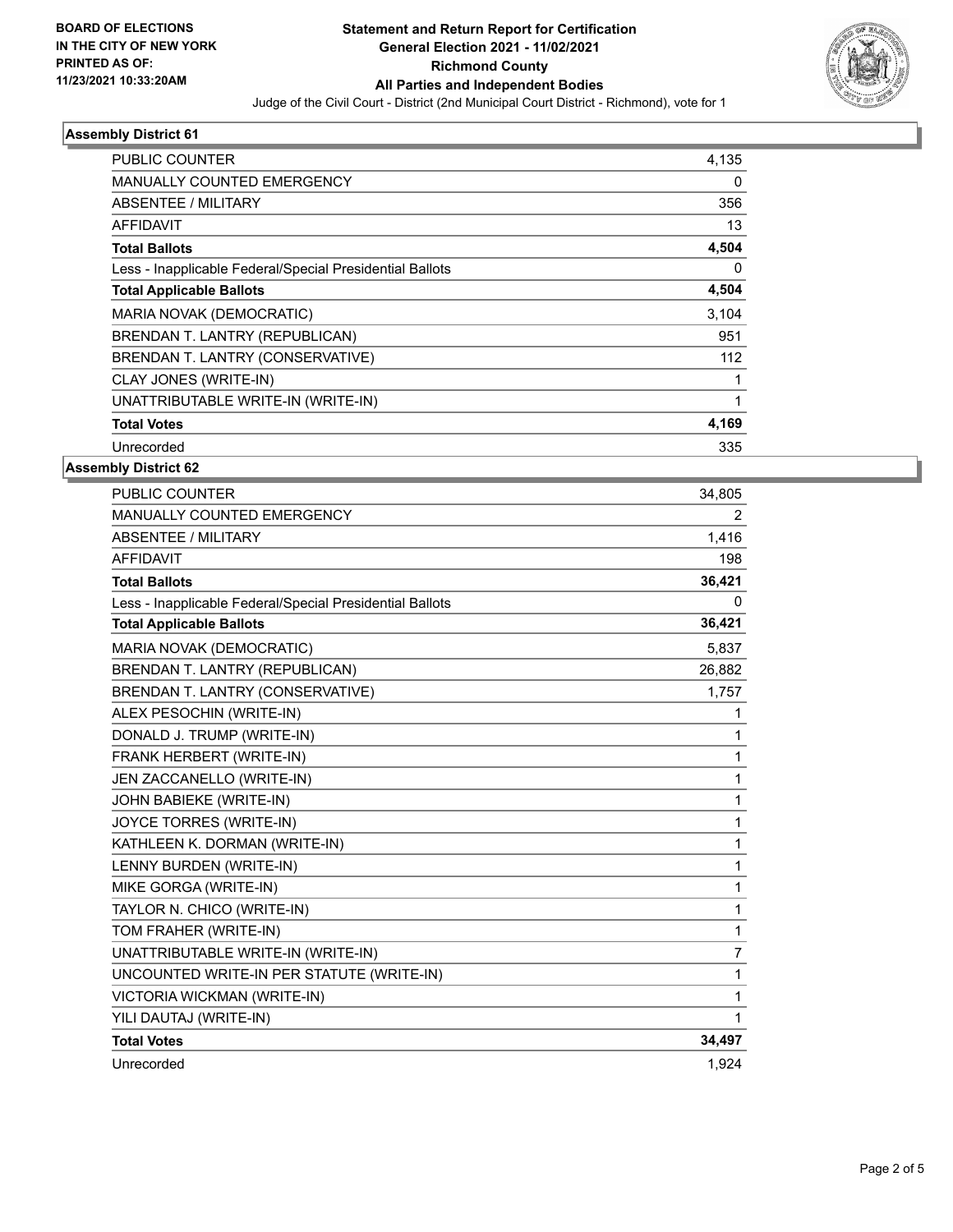

# **Assembly District 63**

| <b>PUBLIC COUNTER</b>                                    | 10,906         |
|----------------------------------------------------------|----------------|
| <b>MANUALLY COUNTED EMERGENCY</b>                        | 0              |
| <b>ABSENTEE / MILITARY</b>                               | 721            |
| <b>AFFIDAVIT</b>                                         | 49             |
| <b>Total Ballots</b>                                     | 11,676         |
| Less - Inapplicable Federal/Special Presidential Ballots | 0              |
| <b>Total Applicable Ballots</b>                          | 11,676         |
| MARIA NOVAK (DEMOCRATIC)                                 | 3,470          |
| BRENDAN T. LANTRY (REPUBLICAN)                           | 6.990          |
| BRENDAN T. LANTRY (CONSERVATIVE)                         | 504            |
| ALEXIA CAPOTE-DUDD (WRITE-IN)                            | 1              |
| ALEXIA DODD (WRITE-IN)                                   | 1              |
| CESAR A. VARGAS (WRITE-IN)                               | $\overline{c}$ |
| CHAIM KOPCIEL (WRITE-IN)                                 | 1              |
| CLIFF JACOBSON (WRITE-IN)                                | 1              |
| DANIEL P. DONOVAN (WRITE-IN)                             | 1              |
| JULIUS RANDALL (WRITE-IN)                                | 1              |
| LIAM HENLEY (WRITE-IN)                                   | 1              |
| MARIA GUASTELLA (WRITE-IN)                               | 1              |
| MOSHE HERZOG (WRITE-IN)                                  | 1              |
| STEVEN COLANTONI (WRITE-IN)                              | 1              |
| SYLVIA FAISON (WRITE-IN)                                 | 1              |
| UNATTRIBUTABLE WRITE-IN (WRITE-IN)                       | 4              |
| <b>Total Votes</b>                                       | 10,981         |
| Unrecorded                                               | 695            |

### **Assembly District 64**

| PUBLIC COUNTER                                           | 20,097 |
|----------------------------------------------------------|--------|
| MANUALLY COUNTED EMERGENCY                               | 0      |
| ABSENTEE / MILITARY                                      | 1,019  |
| <b>AFFIDAVIT</b>                                         | 90     |
| <b>Total Ballots</b>                                     | 21,206 |
| Less - Inapplicable Federal/Special Presidential Ballots | 0      |
| <b>Total Applicable Ballots</b>                          | 21,206 |
| MARIA NOVAK (DEMOCRATIC)                                 | 5,049  |
| BRENDAN T. LANTRY (REPUBLICAN)                           | 13,924 |
| BRENDAN T. LANTRY (CONSERVATIVE)                         | 1,029  |
| CHRISTOPHER MULLER JR. (WRITE-IN)                        | 1      |
| GIGI VARRIANO (WRITE-IN)                                 | 1      |
| <b>GITTY TEMPLER (WRITE-IN)</b>                          | 1      |
| <b>ISAAC MARCH (WRITE-IN)</b>                            | 1      |
| JOHN FARAG (WRITE-IN)                                    | 1      |
| LOUIS STALIANO JR. (WRITE-IN)                            | 1      |
| UNATTRIBUTABLE WRITE-IN (WRITE-IN)                       | 8      |
| WILLIAN NESHIDA (WRITE-IN)                               | 1      |
| <b>Total Votes</b>                                       | 20,017 |
| Unrecorded                                               | 1,189  |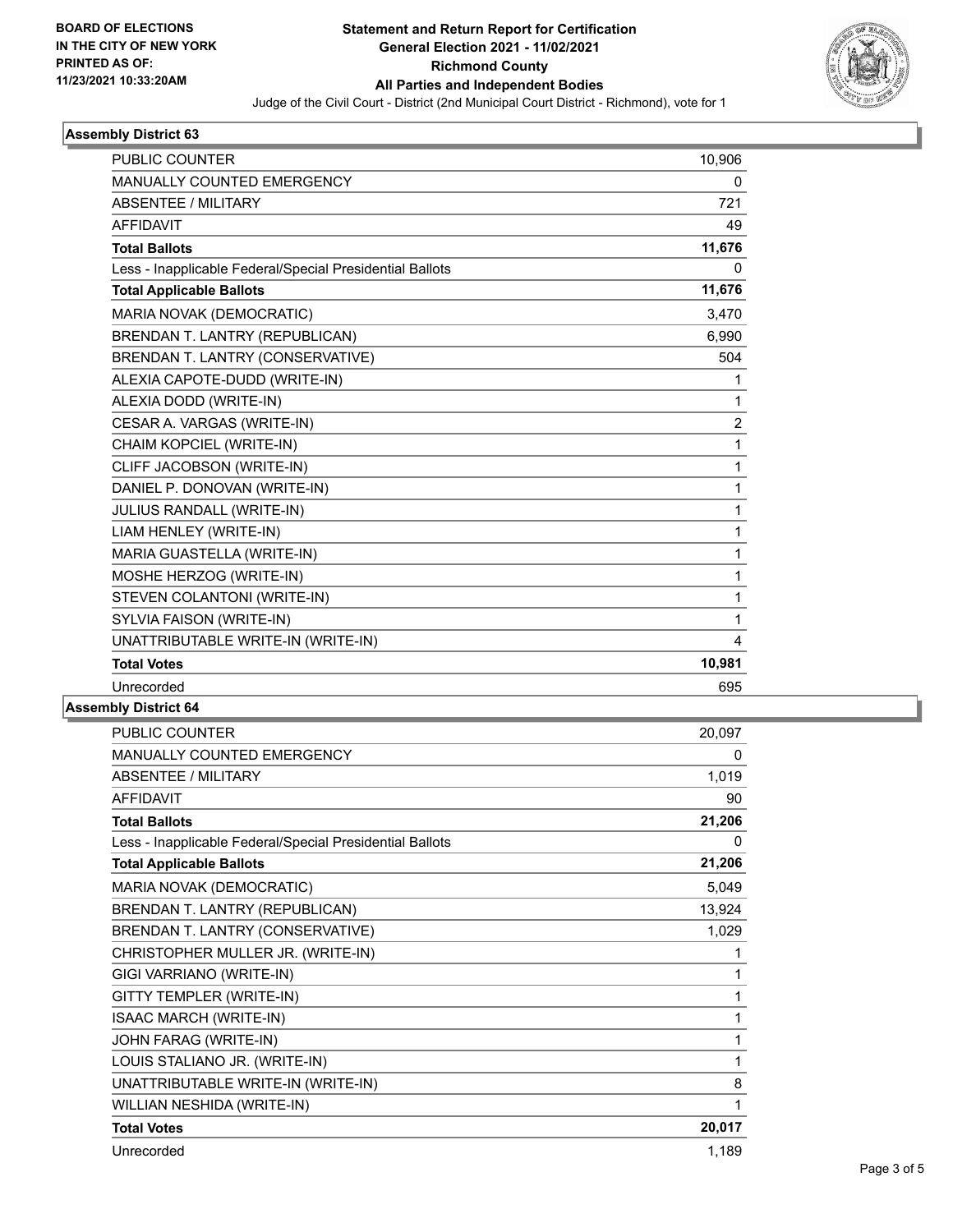

#### **Total for Judge of the Civil Court - District (2nd Municipal Court District - Richmond) - Richmond County**

| <b>PUBLIC COUNTER</b>                                    | 69,943 |
|----------------------------------------------------------|--------|
| MANUALLY COUNTED EMERGENCY                               | 2      |
| <b>ABSENTEE / MILITARY</b>                               | 3,512  |
| AFFIDAVIT                                                | 350    |
| <b>Total Ballots</b>                                     | 73,807 |
| Less - Inapplicable Federal/Special Presidential Ballots | 0      |
| <b>Total Applicable Ballots</b>                          | 73,807 |
| MARIA NOVAK (DEMOCRATIC)                                 | 17,460 |
| BRENDAN T. LANTRY (REPUBLICAN)                           | 48,747 |
| BRENDAN T. LANTRY (CONSERVATIVE)                         | 3,402  |
| ALEX PESOCHIN (WRITE-IN)                                 | 1      |
| ALEXIA CAPOTE-DUDD (WRITE-IN)                            | 1      |
| ALEXIA DODD (WRITE-IN)                                   | 1      |
| CESAR A. VARGAS (WRITE-IN)                               | 2      |
| CHAIM KOPCIEL (WRITE-IN)                                 | 1      |
| CHRISTOPHER MULLER JR. (WRITE-IN)                        | 1      |
| CLAY JONES (WRITE-IN)                                    | 1      |
| CLIFF JACOBSON (WRITE-IN)                                | 1      |
| DANIEL P. DONOVAN (WRITE-IN)                             | 1      |
| DONALD J. TRUMP (WRITE-IN)                               | 1      |
| FRANK HERBERT (WRITE-IN)                                 | 1      |
| GIGI VARRIANO (WRITE-IN)                                 | 1      |
| GITTY TEMPLER (WRITE-IN)                                 | 1      |
| ISAAC MARCH (WRITE-IN)                                   | 1      |
| JEN ZACCANELLO (WRITE-IN)                                | 1      |
| JOHN BABIEKE (WRITE-IN)                                  | 1      |
| JOHN FARAG (WRITE-IN)                                    | 1      |
| JOYCE TORRES (WRITE-IN)                                  | 1      |
| JULIUS RANDALL (WRITE-IN)                                | 1      |
| KATHLEEN K. DORMAN (WRITE-IN)                            | 1      |
| LENNY BURDEN (WRITE-IN)                                  | 1      |
| LIAM HENLEY (WRITE-IN)                                   | 1      |
| LOUIS STALIANO JR. (WRITE-IN)                            | 1      |
| MARIA GUASTELLA (WRITE-IN)                               | 1      |
| MIKE GORGA (WRITE-IN)                                    | 1      |
| MOSHE HERZOG (WRITE-IN)                                  | 1      |
| STEVEN COLANTONI (WRITE-IN)                              | 1      |
| SYLVIA FAISON (WRITE-IN)                                 | 1      |
| TAYLOR N. CHICO (WRITE-IN)                               | 1      |
| TOM FRAHER (WRITE-IN)                                    | 1      |
| UNATTRIBUTABLE WRITE-IN (WRITE-IN)                       | 20     |
| UNCOUNTED WRITE-IN PER STATUTE (WRITE-IN)                | 1      |
| VICTORIA WICKMAN (WRITE-IN)                              | 1      |
| WILLIAN NESHIDA (WRITE-IN)                               | 1      |
| YILI DAUTAJ (WRITE-IN)                                   | 1      |
| <b>Total Votes</b>                                       | 69,664 |